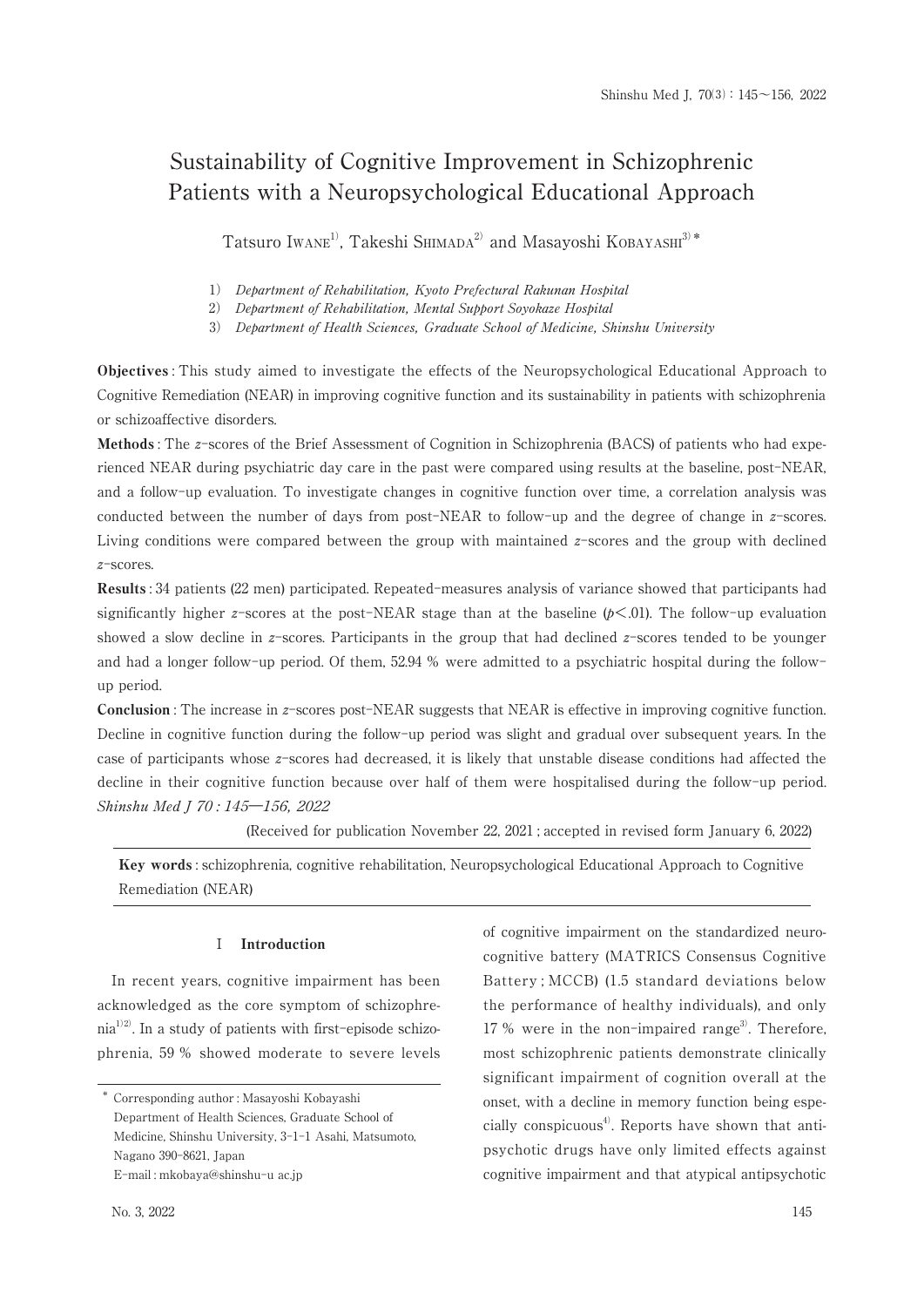drugs do not improve cognitive impairment<sup>5)</sup>. Furthermore, their improvement effects are no different from those of typical formulations<sup>6</sup>. However, there is some evidence that antipsychotics may partially improve cognitive function in schizophrenia, and the effects of antipsychotics on cognitive function are not entirely clear<sup>7</sup>. Researchers have also noted that the social outcomes of schizophrenia (for example, employment, school attendance, participation in community activities, etc.) are more strongly related to cognitive impairment than positive symptoms such as hallucinations and delusions. Additionally, the severity of cognitive impairment is a predictive factor for long-term prognosis $^{8(9)}$ . This improves cognitive function, a vital goal in the rehabilitation of patients with schizophrenia.

According to the Measurement and Treatment Research to Improve Cognition in Schizophrenia Project, the significant cognitive impairments of patients with schizophrenia are within the following seven areasworking memory, attention/vigilance, verbal learning and memory, visual learning and memory, reasoning, and problem-solving speed of processing, and social cognition<sup>10)</sup>. Of these, the first six are collectively called neurocognition. This is different from social cognition. which is related to understanding other people's intentions and feelings, such as theory-of-mind and attribution bias<sup>11)</sup>.

The Neuropsychological Educational Approach to Cognitive Remediation (NEAR) is a neurocognition training program. NEAR has educational psychology and ethology as its basic theories, and cognitive correction therapy normally implements it in the form of 6-month-long group counseling sessions<sup>12/13</sup>. The program includes computer and language sessions that last 60 minutes each. In the computer sessions held twice a week, participants tackle tasks that stimulate cognitive function. In the once-a-week language sessions, they learn about the relationship between cognitive function and daily living.

Several studies on the effects of NEAR have been published. Medalia et al.<sup>13)</sup> conducted NEAR with 12 individuals with mental illness referred from a housing support program for homeless people. They reported that the participants' speed of processing, reaction time, and memory improved significantly. Choi and Medalia<sup>14)</sup> conducted NEAR with 48 outpatients with a mood disorder and reported that their processing speed and attention improved significantly. Hodge et al.<sup>15)</sup> performed a multicenter RCT targeting 40 patients with schizophrenia and found that in the NEAR group, attention, speed of processing, executive function, verbal memory, and visual memory improved significantly, and the effects remained even after four months. In a Japanese study, Ikezawa et al.<sup>16)</sup> conducted NEAR with 51 patients diagnosed with either schizophrenia or schizoaffective disorder and reported that compared to the control group, those in the NEAR group had a more significant improvement in their overall cognitive function, verbal memory, working memory, verbal fluency, attention, and processing speed. A meta-analysis found that the size of cognitive remediation effects against schizophrenia was about 0.45, and the program had no impact on mental symptoms<sup>17)</sup>.

Although studies show that NEAR can improve cognitive function, it is not evident how long this improvement lasts. Several follow-ups have shown that cognitive improvement persists after cognitive remediation therapy, but follow-up periods are usually within 6 months to 1 year<sup>18)-22)</sup>. For further longterm effects, a two-year follow-up study has shown that cognitive rehabilitation training may reduce recurrence rates, improve employment rates, and improve social functioning in schizophrenia<sup>23)</sup>. Furthermore, it has been pointed out that the combined use of cognitive remediation therapy and a standard rehabilitation program may sustain the improvement of cognitive function for 5 years. Then the continuation of the standard rehabilitation program may improve the quality of life<sup>24</sup>. However, NEAR was not used in these follow-up studies<sup>18)-24)</sup>. Therefore, the long-term effects of NEAR on cognitive improvement remain unclear.

Once the duration of sustained cognitive improvement through NEAR is known and the factors that influence cognitive decline, strategies for maintaining cognitive function can be formulated, leading to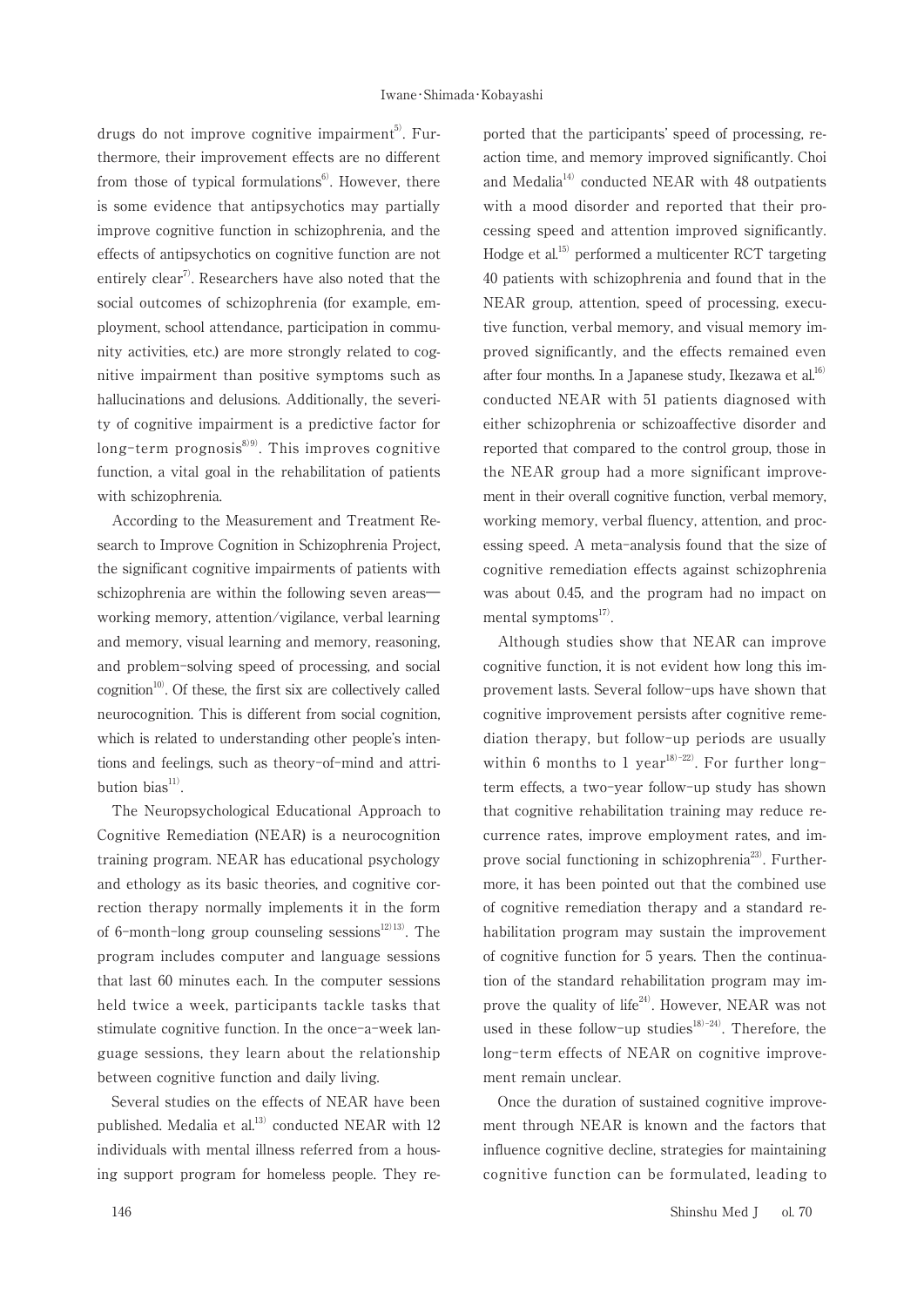further rehabilitation for patients diagnosed with schizophrenia and/or schizoaffective disorder. We specifically investigate two hypotheses—1) Cognitive function decreases as the duration of the post-NEAR period increases; 2) Cognitive function is maintained by those who find employment and those who are satisfied with their lives. This study aimed to investigate the sustainability of neurocognitive function after NEAR in patients with schizophrenia or schizoaffective disorder and to explore the factors associated with cognitive decline.

#### $\mathbb{I}$ **Methods**

### A Participants

Participants were recruited from current and previous patients who have undergone NEAR in the Kyoto Prefectural Rakunan Hospital Day Care. The inclusion criteria were-(1) at least six months elapsed since the completion of NEAR; (2) aged between  $14$ -60 years, (3) diagnosed with schizophrenia or schizoaffective disorder according to the diagnostic criteria of DSM- $5^{25}$  and (4) agreed to participate in our follow-up survey. Moreover, patients diagnosed with intellectual disability, substance abuse and dependence, dementia, epilepsy, head injury, and complications of cerebrovascular diseases, as well as those judged unfit by the psychiatrists or occupational therapists in charge were excluded. We explained the study's objectives to the participants, both orally and in writing, and obtained their consent. This study was conducted after receiving the approval of Shinshu University's Medical Ethics Committee (Approval No.: 4443) and the Ethical Review Board of Kyoto Prefectural Rakunan Hospital (Approval  $No.: Gen-4).$ 

### **B** Procedures and study design

This was a single-arm longitudinal study. Baseline data were collected between March 2010 and January 2019, post-evaluation data were collected between September 2010 and August 2019, and the follow-up evaluation was conducted between October 2019 and March 2020. Before implementing NEAR, the participants' cognitive function tests were treated as the baseline evaluation. Those conducted after completing NEAR were designated as the post-evaluation, and tests performed during follow-up surveys were designated as the follow-up evaluation. All evaluations were conducted for individual participants between  $15:00-16:00$ . To investigate the secular changes in cognitive function, we established the period from the post-evaluation after completion of NEAR to the follow-up evaluation as the follow-up period. A correlation analysis was conducted using the scores of cognitive function tests that had changed during this period. The degree of change in the composite score of cognitive function tests was divided into half at the median-the participants were divided into a cognitive function-maintained group and a cognitive function-declined group. The scores of the baseline information and follow-up evaluation scales were then compared.

#### C Measurements

The primary outcome was the Brief Assessment of Cognition in Schizophrenia Scale or BACS<sup>26</sup>, which includes six subscales-verbal memory, working memory, motor speed, verbal fluency, attention, and executive function. They were evaluated according to age group-specific standardized scores that set the average score of healthy adults as zero. The higher the  $z$ -score, the higher was the level of cognitive function. The composite score was the average of the z-scores of the six domains. The data of the baseline and post-evaluations were obtained from the day care facilities' medical records.

The secondary outcomes were psychosocial function. subjective well-being, self-efficacy, and living conditions during the follow-up period. The psychosocial function was measured using the Global Assessment of Functioning (GAF) (APA, 2000) (range:  $0-100$ ). Subjective well-being was measured using the Subjective Well-being under Neuroleptic drug treatment Short form (SWNS)<sup>27)</sup>, which involves answering 20 questions on a six-point scale. The higher the score, the higher is a person's subjective sense of wellbeing (range: 20-120). Finally, self-efficacy was measured using the Self-Efficacy for Community Life Scale (SECL)<sup>28)</sup>. SECL requires a patient with a mental disability to answer, using an 11-point scale, how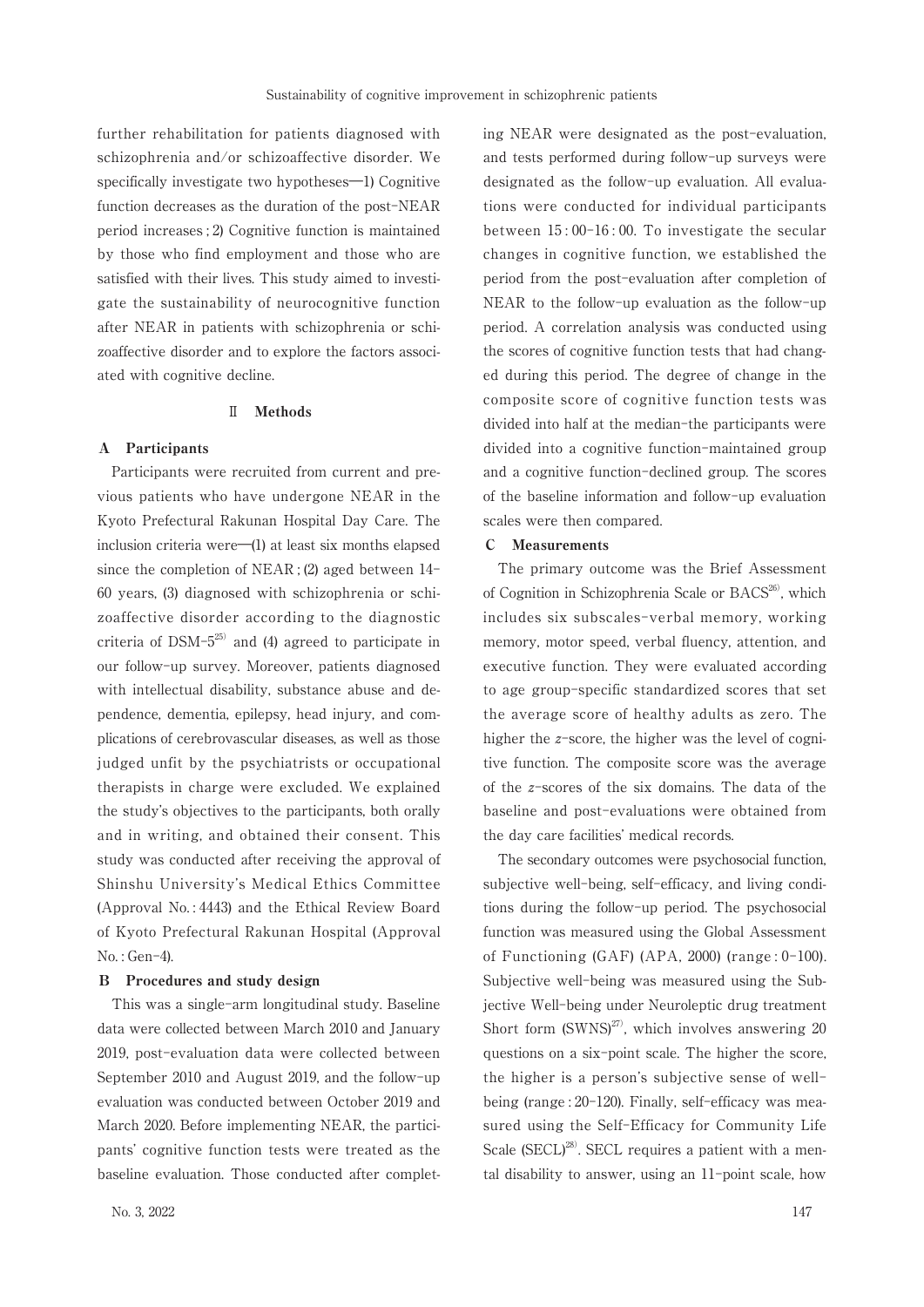much confidence they have in the 18 actions and behaviors needed to perform while living in a regional community. The higher the score, the higher is the person's sense of self-efficacy (range: 0-180). In addition to basic information such as age and sex, an occupational therapist interviewed the participants to understand their living conditions better. Data collected for the follow-up period included the presence or absence of cohabitation, main places of activities (for example, home, office, welfare center, etc.), presence or absence of employment and hospital stays, the use of medical care services, medication compliance, satisfaction with life and living, and living expenses.

#### D Statistical analysis

We first confirmed the normality of data to compare BACS z-scores at the baseline, post-, and followup evaluations. We then used repeated-measures analysis of variance (ANOVA) and multiple comparisons (Bonferroni). Next. Pearson's correlation coefficient was used to conduct a correlation analysis between the follow-up period and the degree of change in BACS  $z$ -scores. Additionally, the participants were

divided into two groups based on BACS  $z$ -scoresthe cognitive function-maintained and cognitive function-declined groups. Either the *t*-test or the  $\chi^2$ -test was used to compare these groups. Finally, we employed the Bell Curve for Excel (version 3.21) to perform statistical analysis, with the two-sided level of significance set at 5 % or below.

# $\mathbb{I}$  Results

#### A Participant demographic information

In all, 90 patients had previously undergone NEAR at a psychiatric day care center. After assessing the eligibility of these individuals, we excluded 56 survey participants. These included 29 patients who had been diagnosed with diseases other than schizophrenia or schizoaffective disorder, six who had declined to participate, and 21 for other reasons (for example, changed physicians, duration was less than six months after completion of NEAR, difficulty taking tests, etc.). Ultimately, 34 individuals (22 men and 12 women; 30 with schizophrenia and 4 with schizoaffective disorder) participated in the follow-up evaluations (Fig.  $1$ ).



Fig. 1 Flowchart of research participants

Data collection period : Baseline (March 2010-January 2019), (September 2010-August 2019), Follow-up (October 2019-March 2020). Follow-up period: 1639.29 ± 990.18 days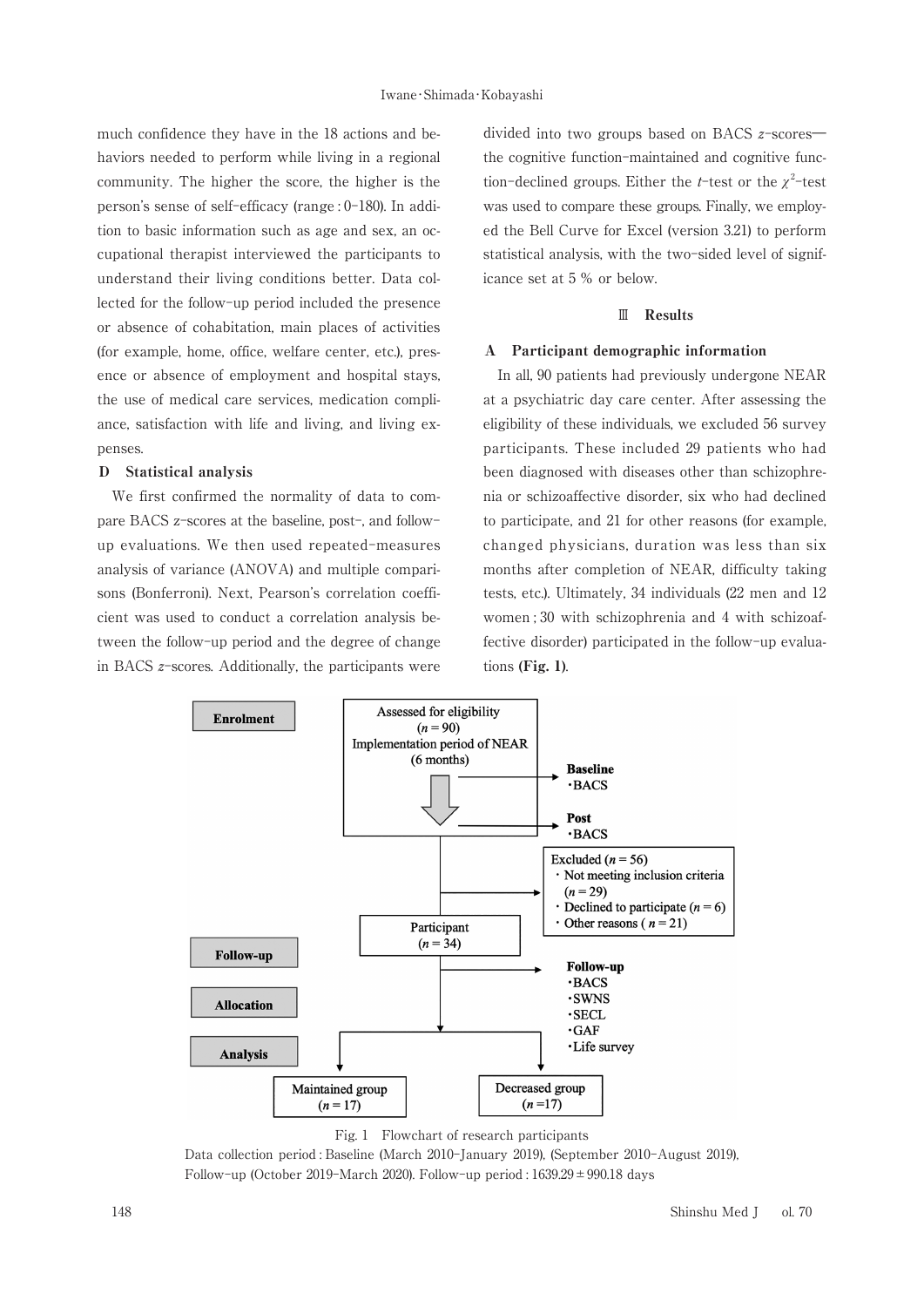Table 1 shows the basic information of the 34 participants that had been collected at the follow-up evaluation. Additionally, during the six months when NEAR was implemented, some participants had used other day care programs in which they engaged in sports, psychology education, employment preparation, and group or individual activities. There was no significant difference in daily antipsychotic use between Baseline and Follow-up.

#### Changes in BACS z-score  $\bf{B}$

At baseline, all subscales and composite scores showed mild to moderate cognitive impairments (Table 2). The results of repeated-measures ANOVA showed a significant difference in all subscales  $(p)$  $\leq$ .001); the variance ratio of the total scores of BACS (F) was 84.14, and the effect size  $(\eta^2)$  was .20. A large

| Variable                                                  | Frequency/Mean (SD) |
|-----------------------------------------------------------|---------------------|
| Age (years), <i>mean (SD)</i>                             | 42.65 (8.57)        |
| Sex (Male / Female)                                       | 22/12               |
| Diagnosis (F20 / F25)                                     | 30/4                |
| Disease period (years), <i>mean</i> (SD)                  | 18.68 (9.07)        |
| Number of hospital stays (times), <i>mean</i> (SD)        | 3.68(3.41)          |
| Participation rate in NEAR sessions (%), <i>mean (SD)</i> | 95.9 (0.03)         |
| Antipsychotic (mg/day) <sup>a</sup> , mean (SD)           |                     |
| · Baseline                                                | 947.44 (716.91)     |
| $\cdot$ Follow-up                                         | 857.68 (573.28)     |
| Follow-up period (days)                                   | 1639.29 (990.18)    |
| Living conditions during the follow-up period             |                     |
| $\cdot$ Cohabitant (with / without)                       | 23/11               |
| $\cdot$ Main places of activity (Home / Other)            | 5/29                |
| $\cdot$ Employment (Yes / No)                             | 24/10               |
| ⋅ Hospital stays (Yes / No)                               | 9 / 25              |
| • Outpatient visit (Yes / No)                             | 34/0                |
| $\cdot$ Use of day care (Yes / No)                        | 13/21               |
| $\cdot$ Use of home-visit nursing (Yes / No)              | 11 / 23             |
| · Use of home help service (Yes / No)                     | $3 \times 31$       |
| $\cdot$ Life satisfaction <i>mean</i> (SD)                | 3.21(1.25)          |

Table 1 Participants' demographic characteristics  $(N=34)$ 

<sup>a</sup> Chlorpromazine equivalent dose

Table 2 Comparison of BACS z-score at baseline, post-NEAR and at follow-up

| <b>Subscales</b>   | Baseline<br>Mean (SD) | Post<br>Mean(SD) | Follow-up<br>Mean (SD) | F     | $\dot{p}$ | $\eta^2$ |
|--------------------|-----------------------|------------------|------------------------|-------|-----------|----------|
| Verbal memory      | $-1.21(1.18)$         | $-0.47(1.16)$    | $-0.70(1.33)$          | 15.64 | < 0.001   | .07      |
| Working memory     | $-0.74(1.11)$         | 0.09(1.24)       | $-0.46(1.32)$          | 21.33 | < 0.001   | .08      |
| Motor speed        | $-1.33(1.15)$         | $-0.31(1.22)$    | $-0.79(1.21)$          | 19.61 | < 0.001   | .14      |
| Verbal fluency     | $-0.25(0.95)$         | 0.39(1.00)       | 0.45(1.16)             | 22.07 | < 0.001   | .10      |
| Attention          | $-1.37(0.79)$         | $-0.75(0.89)$    | $-1.20(0.79)$          | 24.58 | < 0.001   | .11      |
| Executive function | $-0.48(1.32)$         | 0.64(0.76)       | 0.47(0.78)             | 24.34 | < 0.001   | .28      |
| Composite score    | $-0.90(0.73)$         | $-0.07(0.68)$    | $-0.37(0.75)$          | 84.14 | < 0.001   | .20      |

 $N = 34$ 

Repeated-measures ANOVA

Estimated effect size  $(\eta^2)$ : 01 (small), 06 (medium), 14 (large)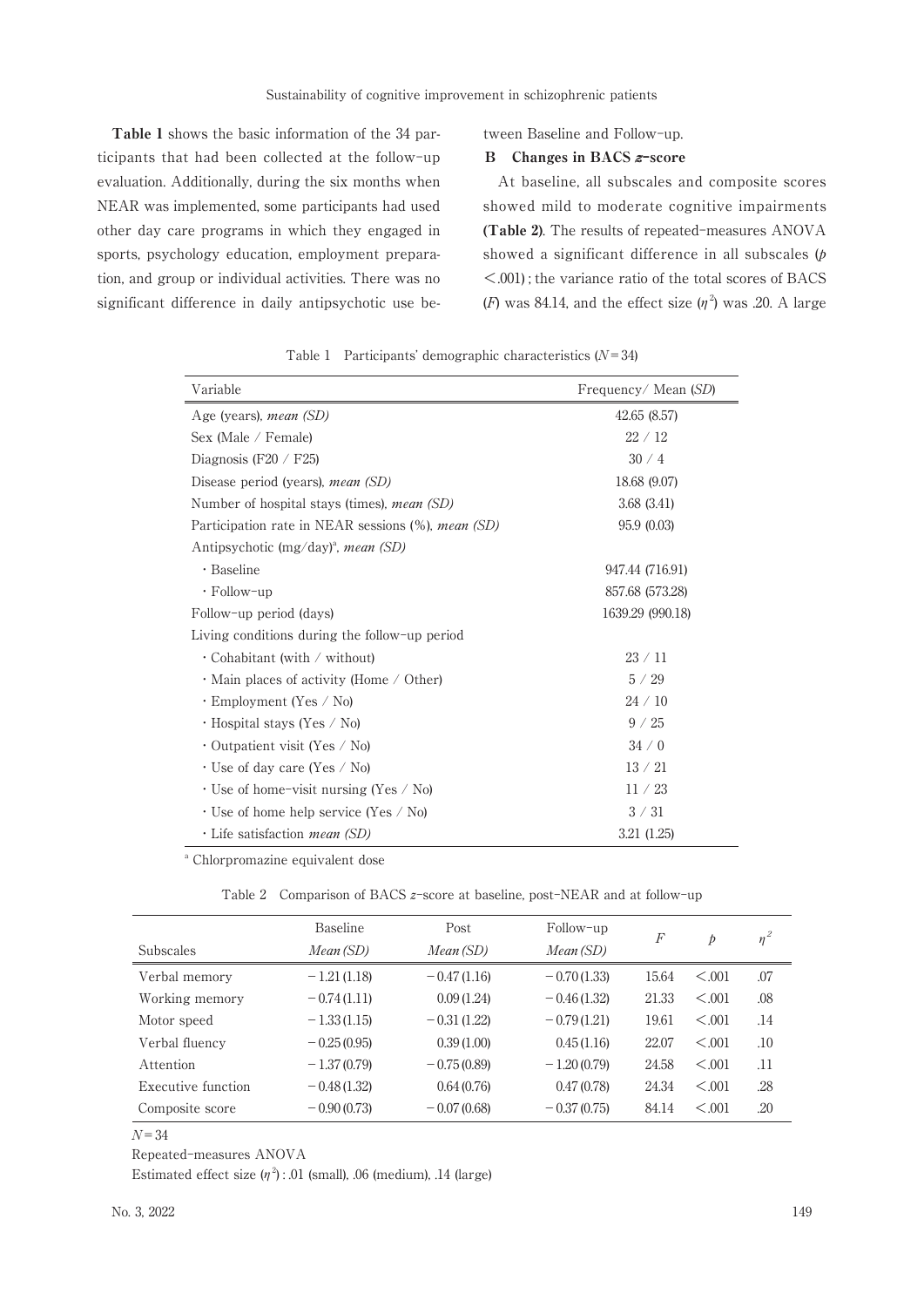

# Iwane·Shimada·Kobayashi

Shinshu Med J ol. 70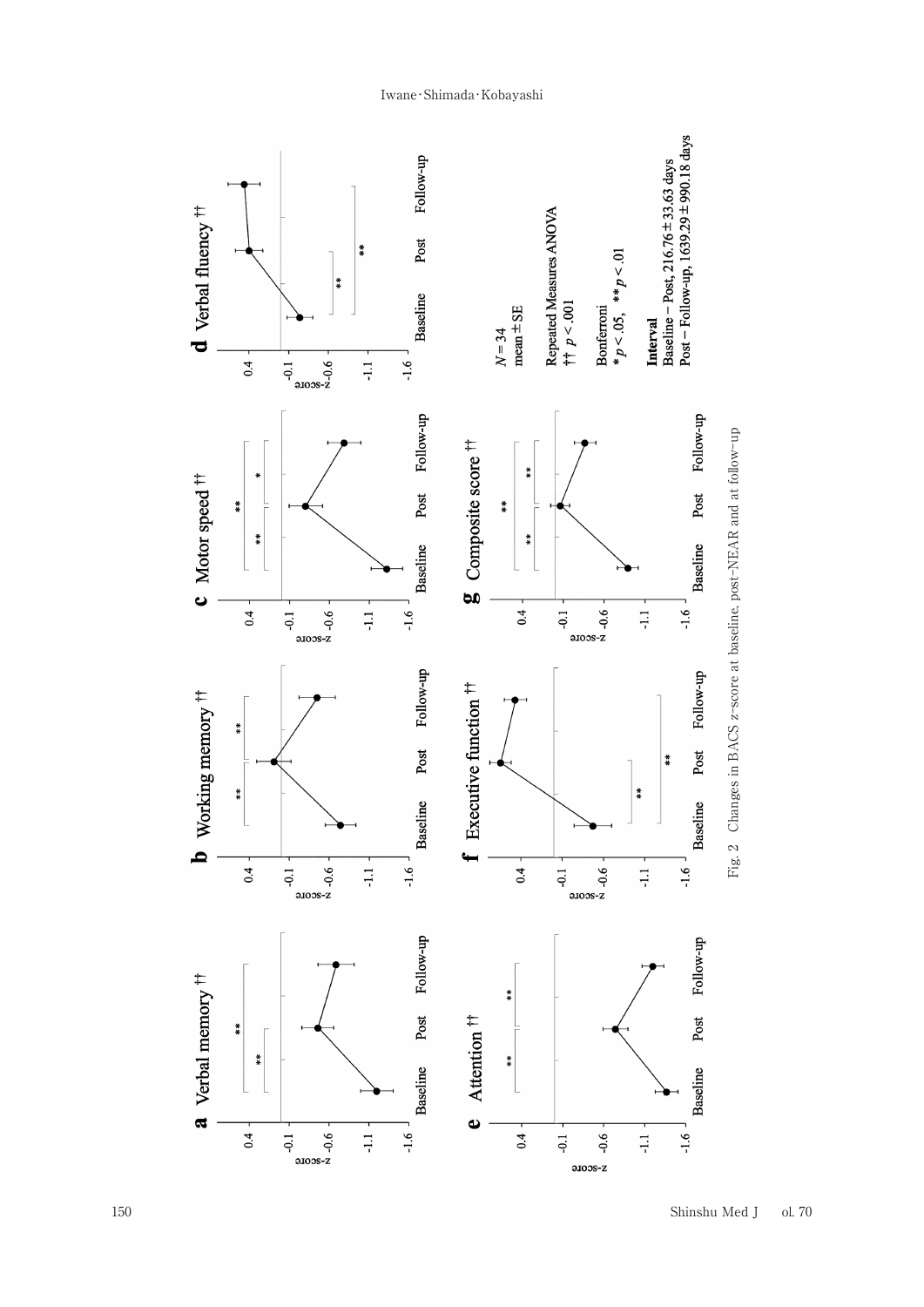

Fig. 3 Correlation between follow-up period and cognitive function

increase in z-scores was seen in multiple comparisons between the baseline and post-NEAR periods; a significant difference was seen in all subscales  $(p)$  $\leq$ .01). Further, an effect size of  $r = .845$  was seen in terms of increases in composite scores. During the follow-up period,  $z$ -scores declined in all subscales except verbal fluency with significant differences seen in working memory  $(b \le 0.01)$ , motor speed (*b*)  $\leq$ .05), attention ( $p \leq$ .01), and composite score ( $p \leq$ .01). Fig. 2 shows the results of multiple comparisons (Bonferroni).

The duration of the follow-up period. BACS composite scores (differences), and Pearson's correlation coefficients were calculated. The regression equation  $y = -0.0002x$ ,  $R^2 = 0.4794$  ( $p < .05$ ) was obtained from a linear approximation with a fixed zero intercept, which revealed that the longer the period after the completion of NEAR, the lower was the BACS composite score (Fig. 3).

#### $\mathbf{C}$ Comparison between the cognitive functionmaintained and the cognitive function-declined groups

Table 3 compares the basic information between the cognitive function-maintained and the cognitive function-declined groups. Notably, age was significantly higher in the cognitive function-maintained group ( $p = 0.03$ ), and the cumulative number of hospital stays was considerably higher in the cognitive function-declined group  $(p=.00)$ . No other significant differences were observed between the two groups.

No differences were seen in GAF, SECL, or SWNS scores between the two groups (Table 4). However, the BACS scores tended to be higher in the cognitive function-maintained group, with a significant difference in the composite scores  $(p<.05)$ .

### **IV** Discussion

As indicated by the findings of the evaluations at baseline, the participants in this study were patients with schizophrenia or schizoaffective disorder and mild to moderate cognitive impairment. As a result of NEAR, which they had undergone for six months at a psychiatric day care center, their  $z$ -scores were found to have increased in all the BACS subscales. Namely verbal memory, working memory, motor speed, verbal fluency, attention, and executive function. Their composite scores had increased to the standard score (0) post-evaluation. As with previous studies<sup>13)-16</sup>), this increase in scores appeared to have been caused due to NEAR's cognitive function improvement effects. However, in the follow-up evaluation, cognitive function declined in all areas except the verbal fluency category in BACS. The average follow-up period was  $\log -1.639.29$  (SD = 990.18)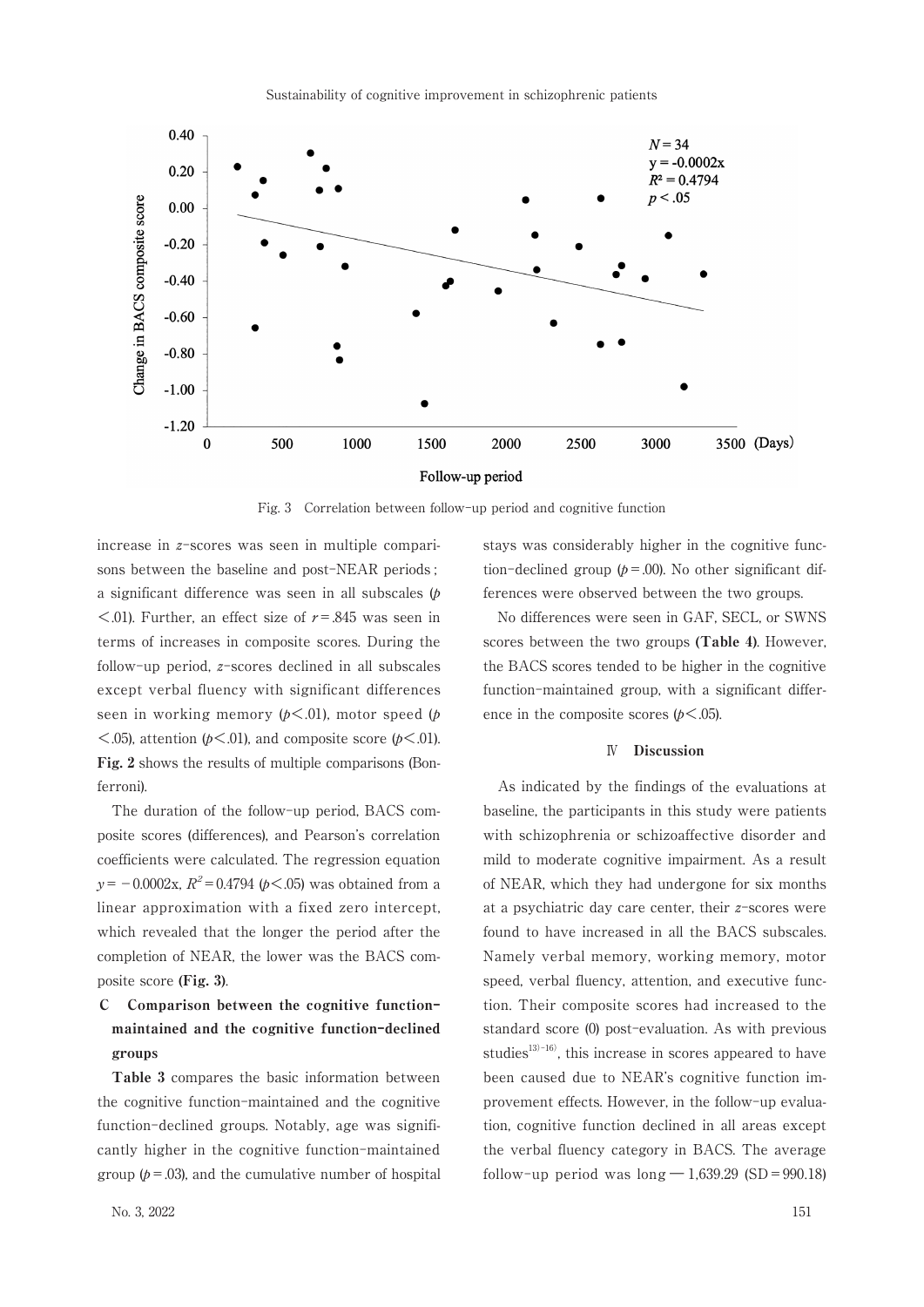#### Iwane·Shimada·Kobayashi

Table 3 Demographic characteristics of the cognitive function-maintained and the cognitive function-declined groups

| Variable                                              | Maintained group  | Declined group   | $\mathcal{P}$ |
|-------------------------------------------------------|-------------------|------------------|---------------|
|                                                       | $(n=17)$          | $(n=17)$         |               |
| Age (years), mean (SD)                                | 45.24 (6.70)      | 40.06 (9.61)     | $.03*$        |
| Sex (Male / Female)                                   | 12/5              | 10/7             | .47           |
| Participation rate in NEAR sessions (%), mean (SD)    | 96.2 (0.020)      | 95.6 (0.034)     | .56           |
| Antipsychotic drugs dosage $(mg/day)^{a}$ , mean (SD) | 876.47 (685.31)   | 838.88 (455.46)  | .85           |
| Disease period (years), mean (SD)                     | 19.71 (9.77)      | 17.65 (8.49)     | .51           |
| Number of hospital stays (times), mean (SD)           | 3.94 (3.92)       | 3.41 (2.90)      | .65           |
| Follow-up period (days)                               | 1330.64 (1000.23) | 1947.94 (905.15) | .06           |
| Living conditions during the follow-up period         |                   |                  |               |
| $\cdot$ Cohabitant (with / without)                   | 11/6              | 12/5             | .71           |
| $\cdot$ Main places of activity (Home / Other)        | 3/14              | 2/15             | .63           |
| $\cdot$ Employment (Yes / No)                         | 11/6              | 13/4             | .45           |
| $\cdot$ Hospital stays (Yes / No)                     | 0/17              | 9/8              | $.00**$       |
| $\cdot$ Outpatient visit (Yes / No)                   | 17/0              | 17/0             |               |
| $\cdot$ Use of day care (Yes / No)                    | 7/10              | 6/11             | .72           |
| · Use of home-visit nursing (Yes / No)                | 4/13              | 7/10             | .27           |
| $\cdot$ Use of home help service (Yes / No)           | 2/15              | 1/16             | .55           |
| · Medication adherence (Yes / No)                     | 16/1              | 14/3             | .29           |
| · Life satisfaction, <i>mean</i> (SD)                 | 3.29 (1.40)       | 3.12 (1.24)      | .68           |
| · Living expenses                                     |                   |                  |               |
| Family income, n                                      | 7                 | $\overline{4}$   |               |
| Own income, $n$                                       | 4                 | 5                |               |
| Disability pension, $n$                               | 4                 | 4                | .66           |
| Livelihood protection expenses, $n$                   | 2                 | 4                |               |

*t*-test,  $*_{p}$  <.05

Chi-squared test,  $**p < 01$ 

<sup>a</sup> Chlorpromazine equivalent dose

days or approximately 4 years and 6 months. Variations were seen within the range of 6 months to 9 years. However, the change in BACS composite scores during the follow-up period was only 0.3 on average. The regression equation of a linear approximation with a fixed zero intercept was  $y = -0.0002x$ , confirming the gradual decline in cognitive function over time after the completion of NEAR. To the best of our knowledge, this is the first study to investigate the long-term sustainability of cognitive function after the implementation of NEAR.

In a comparison between the cognitive functionmaintained and the cognitive function-declined groups (created based on the change in the BACS composite score during the follow-up period), those in the cognitive function-declined group tended to be significantly younger  $(p=.03)$  and had a slightly more extended follow-up period  $(p=.06)$ , with 9 out of 17 participants (53 %) having experienced either hospitalization or re-hospitalization during the same period. No differences were observed between the two groups in their scores related to living conditions such as main places of activity, employment status, use of home-visit nursing and home help services, dosage of antipsychotic drugs, and medication compliance, and scales such as psychosocial function,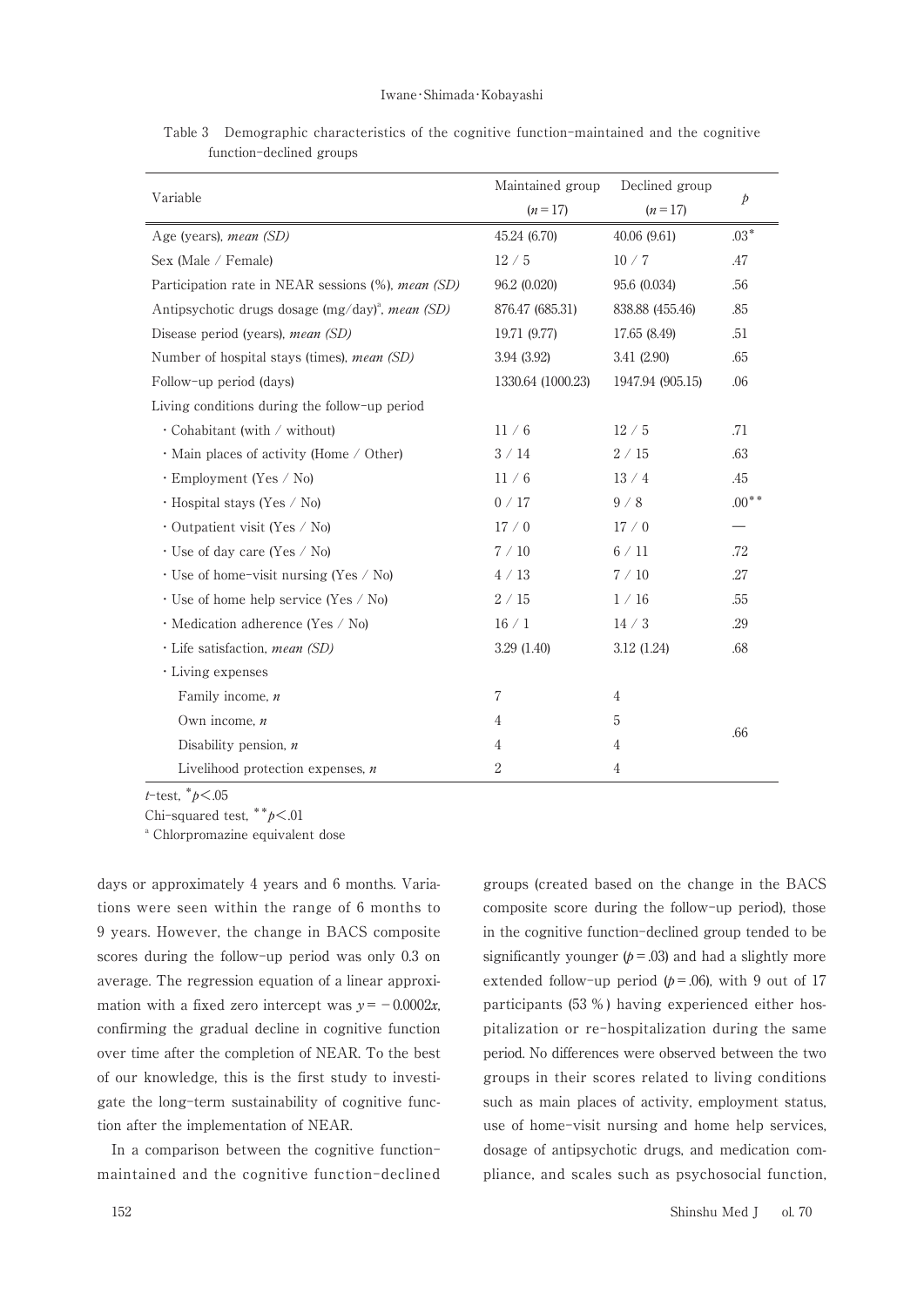Sustainability of cognitive improvement in schizophrenic patients

|                         | Total<br>Maintained |          |                | Declined |                |         |           |
|-------------------------|---------------------|----------|----------------|----------|----------------|---------|-----------|
| Scales and subscales    |                     | $(n=34)$ | group $(n=17)$ |          | group $(n=17)$ |         | $\dot{p}$ |
|                         | Mean (SD)           |          | Mean           | (SD)     | Mean           | (SD)    |           |
| GAF                     | 61.5                | (11.03)  | 62.65          | (11.16)  | 60.35          | (11.11) | .55       |
| <b>BACS</b>             |                     |          |                |          |                |         |           |
| Verbal memory           | $-0.70$             | (1.33)   | $-0.37$        | (1.25)   | $-1.02$        | (1.35)  | .15       |
| Working memory          | $-0.46$             | (1.32)   | $-0.16$        | (1.36)   | $-0.75$        | (1.25)  | .19       |
| Motor speed             | $-0.79$             | (1.21)   | $-0.43$        | (1.05)   | $-1.15$        | (1.28)  | .08       |
| Verbal fluency          | 0.45                | (1.16)   | 0.81           | (1.23)   | 0.10           | (1.00)  | .07       |
| Attention               | $-1.20$             | (0.79)   | $-0.98$        | (0.70)   | $- \, 1.43$    | (0.82)  | .08       |
| Executive function      | 0.47                | (0.78)   | 0.64           | (0.82)   | 0.29           | (0.73)  | .20       |
| Composite score         | $-0.37$             | (0.75)   | $-0.08$        | (0.66)   | $-0.66$        | (0.75)  | $.02*$    |
| <b>SECL</b>             |                     |          |                |          |                |         |           |
| Daily life              | 63.47               | (21.77)  | 65.53          | (14.41)  | 61.41          | (27.58) | .59       |
| Treatment behaviour     | 73.53               | (22.09)  | 75.15          | (18.08)  | 71.91          | (25.96) | .67       |
| Symptom coping          | 62.21               | (24.35)  | 65.59          | (19.42)  | 58.82          | (28.66) | .42       |
| Social life             | 66.19               | (26.43)  | 69.22          | (18.88)  | 63.16          | (32.63) | .51       |
| Interpersonal relations | 50.15               | (28.46)  | 47.35          | (27.05)  | 52.94          | (30.37) | .57       |
| Total score             | 115.91              | (38.53)  | 119.29         | (27.11)  | 112.53         | (47.99) | .61       |
| <b>SWNS</b>             |                     |          |                |          |                |         |           |
| Mental function         | 14.24               | (3.92)   | 14.12          | (3.06)   | 14.35          | (4.73)  | .86       |
| Self-control            | 15.18               | (4.39)   | 14.82          | (4.28)   | 15.53          | (4.60)  | .64       |
| Emotional regulation    | 15.18               | (4.20)   | 15.41          | (3.14)   | 14.94          | (5.13)  | .75       |
| Physical function       | 15.35               | (4.54)   | 15.12          | (4.70)   | 15.59          | (4.50)  | .77       |
| Social integration      | 14.41               | (3.87)   | 13.88          | (3.86)   | 14.94)         | (3.93)  | .43       |
| Total score             | 74.35               | (18.67)  | 73.35          | (16.65)  | 75.35          | (5.08)  | .76       |

Table 4 Comparison between cognitive function-maintained group and cognitive function-declined group

*t*-test,  $*_{p}$  < .05

GAF, Global Assessment of Functioning; BACS, Brief Assessment of Cognition in Schizophrenia; SECL, Self-Efficacy for Community Life Scale; SWANS, Subjective Well-being under Neuroleptic drug treatment Short form. BACS shows the result of follow-up evaluation.

subjective well-being, and sense of self-efficacy. Thus, the results did not support our hypothesized relationships between cognitive function and employment or life satisfaction. The decrease in cognitive function seen in the cognitive function-declined group may have been related to changes in the participants' disease condition as shown by age, length of the follow-up period, and high hospitalization rate. A meta-analysis investigating the non-specific effects in the improvement of cognitive function in schizophrenia<sup>29)</sup> showed that the improvement was negatively correlated with age, suggesting that people in

No. 3, 2022

the younger age groups might have reacted more sensitively to cognitive interventions. The cognitive decline group included more individuals from younger age groups who may have responded sensitively to cognitive intervention by NEAR and the removal of cognitive intervention. Further, given that over half of the participants in the cognitive function-declined group had experienced hospital stays during the follow-up period, it is likely that the instability of their disease and behavioral restrictions during hospitalization promoted a decline in cognitive function.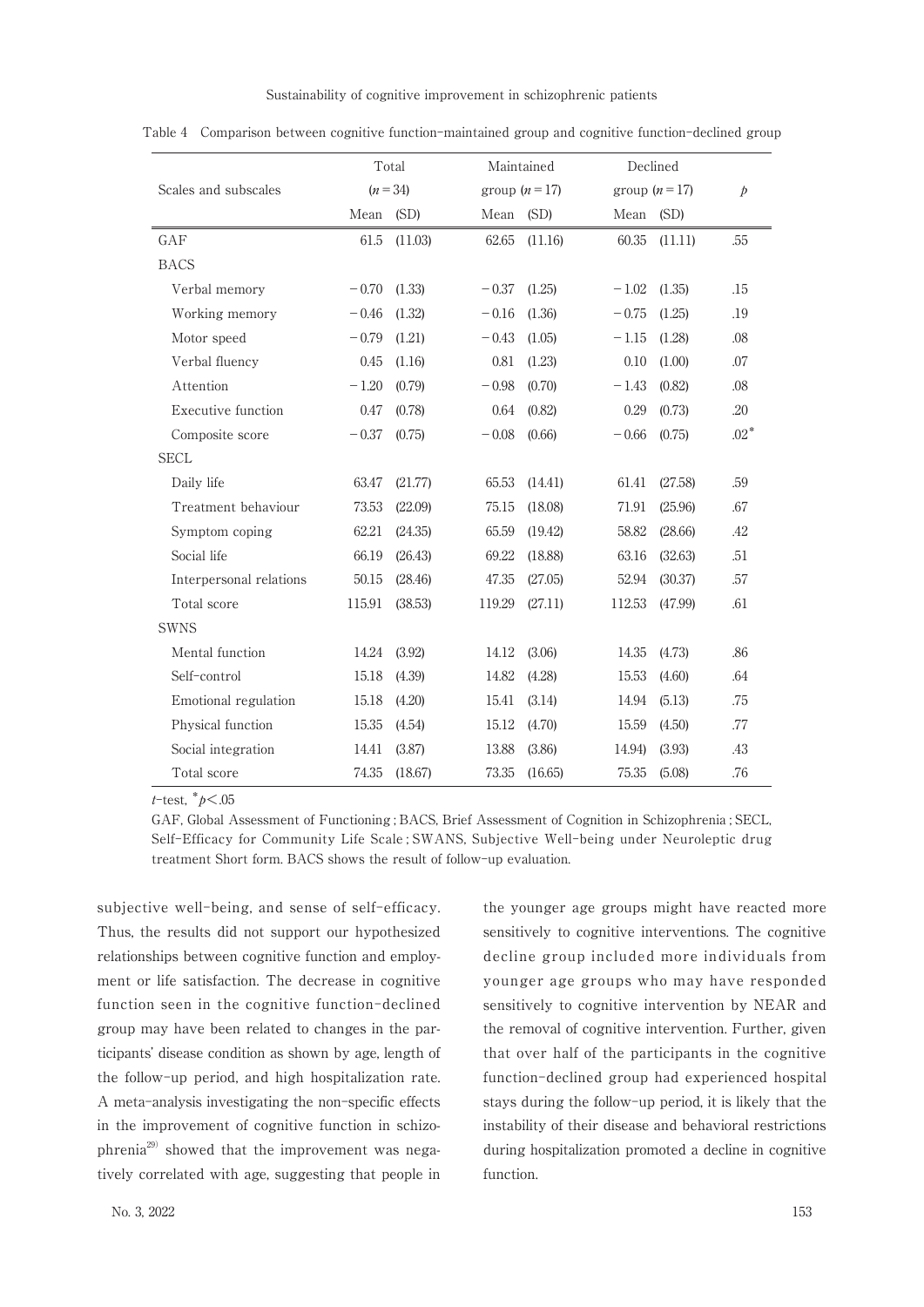# Limitations

This study has several limitations. First, there was a selection bias in recruiting participants. The decision to undergo NEAR at a day care center depended on the patients' desire to participate and their availability in real life, which were not controlled for. Moreover, patients who participated in the follow-up survey mainly were those who had continued to undergo outpatient treatment. Further, they did not include those who discontinued their treatment. Second, it could not be asserted that the improvement of cognitive function seen in the post-evaluation was the sole effect of NEAR. Multiple rehabilitation programs are sometimes used simultaneously at day care centers; there is a possibility that participants' cognitive function had improved due to program(s) other than NEAR. Third, there was a considerable variation in the participants' follow-up period, and the patients' course during the follow-up period was not monitored in detail. For example, items on starting work, entering school, taking other training programs, and the frequency of actions and behaviors when playing ordinary social roles might also support the maintenance of the participants' cognitive function. This study could not thoroughly investigate the underlying factors related to the maintenance and improvement of cognitive functions. Therefore, the "relationship between employment and/or life satisfaction and maintenance of cognitive function" that we hypothesized remains unclear and needs further investigation. Fourth, psychiatric symptoms were not included as a secondary endpoint. More than half of the cognitive function-declined group were hospitalized during the follow-up period and may have had worsening psychiatric symptoms. Deterioration of psychiatric symptoms can affect cognitive function, so psychiatric symptoms had to be considered to assess the sustainability of cognitive improvement. Finally, due to the small sample size, the generalization of the results was limited. In future studies, it will be

necessary to pay full attention to these limitations, carry out RCTs and prospective cohort surveys using a control group, ensure a sufficient sample size, and identify factors related to the maintenance of cognitive function.

#### Conclusion  $\overline{V}$

The findings suggested that there was a slight decline in cognitive function after NEAR, However, the follow-up period was as long as  $1,639.29$  (SD = 990.18) days, and it was not possible to identify the factors that contribute to the maintenance of cognitive function. Compared to the group whose cognitive function had been maintained, participants in the group that showed a decline in cognitive function during the follow-up period tended to be significantly younger. Further, they had a slightly more extended followup period. Moreover, 53 % of them were either hospitalized or re-hospitalized during the study period. However, it remains unclear whether cognitive decline affected recurrence or readmission. Cognitive improvement by NEAR and its persistence should be demonstrated by RCTs with controls. Therefore, further research is needed to obtain sufficient sample size and identify factors that influence the maintenance or decline of cognitive function.

#### Acknowledgments

The authors wish to thank the participants and staff of the day care center. Additionally, we would like to thank Editage (www.editage.com) for English language editing.

#### Declarations of conflicting interest

The authors declare that there is no conflict of interest

#### Funding

This work was supported by the Japanese Association of Occupational Therapists [grant number 202002].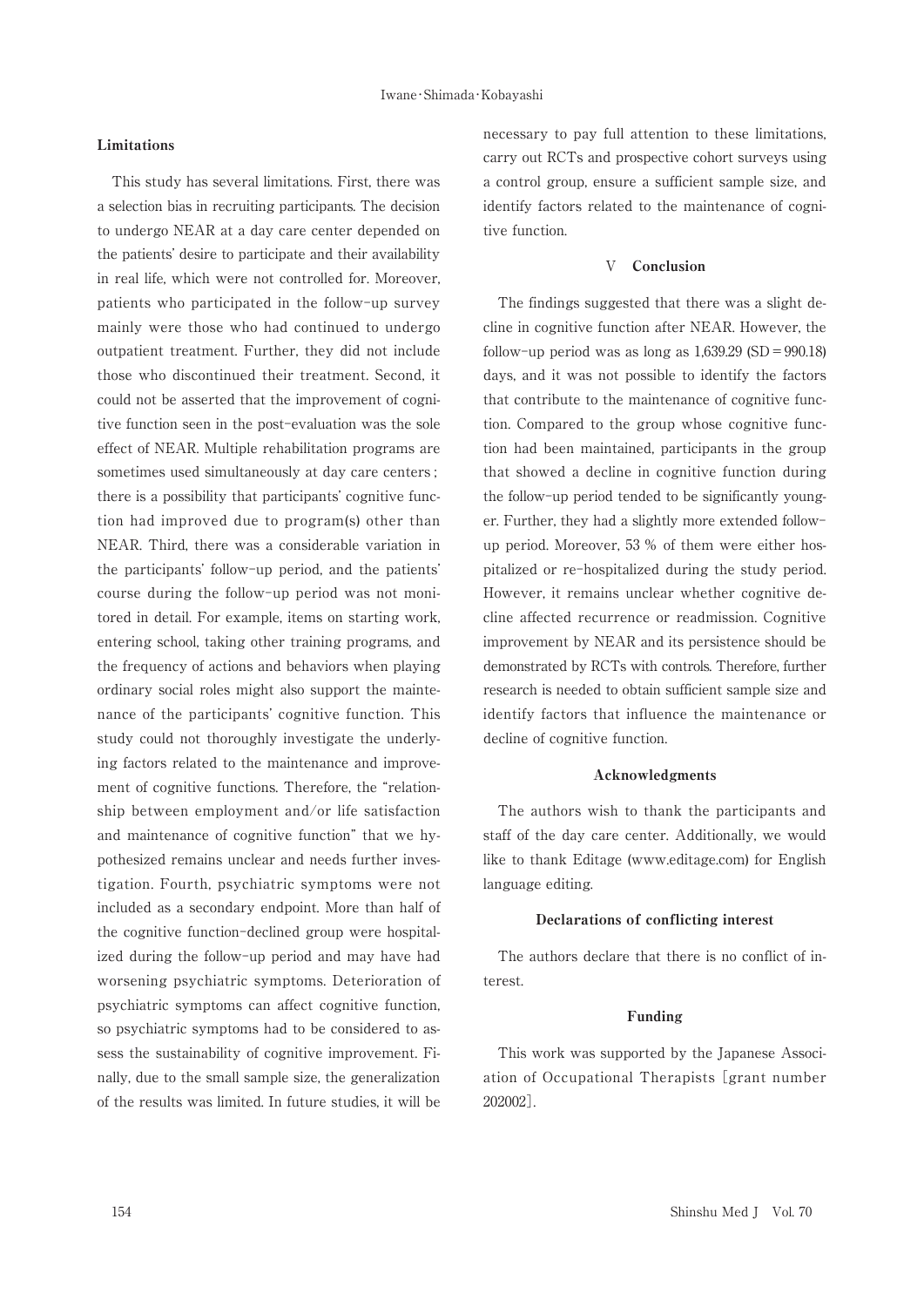#### References

- 1) Green MF: What are the functional consequences of neurocognitive deficits in schizophrenia? Am J Psychiatry  $153:321-330, 1996$
- 2) Green MF, Kern RS, Braff DL, Mintz J: Neurocognitive deficits and functional outcome in schizophrenia: are we measuring the "right stuff"? Schizophr Bull 26:119-136, 2000
- 3) McCleery A, Ventura J, Kern RS, et al: Cognitive functioning in first-episode schizophrenia: MATRICS Consensus Cognitive Battery (MCCB) Profile of Impairment. Schizophrenia Research 57:33-39, 2014
- 4) Saykin AJ, Gur RC, Gur RE, Mozley PD, et al: Neuropsychological function in schizophrenia : selective impairment in memory and learning. Archives of General Psychiatry 48:618-624, 1991
- 5) Gard DE, Fisher M, Garrett C, Genevsky A, & Vinogradov S: Motivation and its relationship to neurocognition, social cognition, and functional outcome in schizophrenia. Schizophrenia Research 115:74-81, 2009
- 6) Keefe RS, Harvey PD: Cognitive impairment in schizophrenia. Novel Antischizophrenia Treatments 213:11-37, 2012
- MacKenzie NE, Kowalchuk C, Agarwal SM, et al: Antipsychotics, Metabolic Adverse Effects, and Cognitive Func-7) tion in Schizophrenia. https://doi.org/10.3389/fpsyt.2018.00622
- 8) Green MF, Nuechterlein KH: Should schizophrenia be treated as a neurocognitive disorder? Schizophrenia Bulletin 25:309-319, 1999
- 9) Green MF, Kern RS, Heaton RK: Longitudinal studies of cognition and functional outcome in schizophrenia. Implications for MATRICS. Schizophrenia Research 72:41-51, 2004
- 10) Green MF, Nuechterlein KH, Gold JM, et al: Approaching a consensus cognitive battery for clinical trials in schizophrenia : the NIMH-MATRICS conference to select cognitive domains and test criteria. Biological Psychiatry  $56:301-307.2004$
- 11) Brothers L: The neural basis of primate social communication. Motivation and Emotion 14:81-91, 1990
- Medalia A, Reyheim N, Casey M; The remediation of problem-solving skills in schizophrenia. Schizophrenia Bulletin  $12)$ 27:259-267, 2001
- 13) Medalia A, Herlands T, Baginsky C: Rehab rounds: cognitive remediation in the supportive housing setting. Psychiatric Services 54:1219-1220, 2003
- 14) Choi J, Medalia A: Factors associated with a positive response to cognitive remediation in a community psychiatric sample. Psychiatric Services 56:602-604, 2005
- 15) Hodge MAR, Siciliano D, Withey P, et al: A randomized controlled trial of cognitive remediation in schizophrenia. Schizophr Bull 36:419-27, 2010
- 16) Ikezawa S, Mogami T, Hayami Y, et al: The pilot study of a Neuropsychological Educational Approach to Cognitive Remediation for patients with schizophrenia in Japan. Psychiatry Research 195:107-110, 2012
- 17) Wykes T, Huddy V, Cellard C, McGurk SR, Czobor P: A meta-analysis of cognitive remediation for schizophrenia: methodology and effect sizes. Am J Psychiatry 168:472-485, 2011
- 18) Wykes T, Reeder C, Williams C, Corner J, Rice C, Everitt B: Are the effects of cognitive remediation therapy (CRT) durable? Results from an exploratory trial in schizophrenia. Schizophrenia Research 61:163-174, 2002
- 19) Fiszdon JM, Bryson GJ, Wexler BE, Bell MD: Durability of cognitive remediation training in schizophrenia; Performance on two memory tasks at 6-month and 12-month follow-up. Psychiatry Research 125:1-7, 2004
- 20) Penades R, Catalan R, Salamero M, et al: Cognitive remediation therapy for outpatients with chronic schizophrenia: A controlled and randomized study. Schizophrenia Research 87:323-331, 2006
- 21) Deste G, Barlati S, Cacciani P, et al: Persistence of effectiveness of cognitive remediation interventions in schizophrenia: A 1-year follow-up study. Schizophrenia Research 161: 403-406, 2015
- 22) Donohoe G, Dillon R, Hargreaves A, et al: Effectiveness of low support, remotely accessible, cognitive remediation